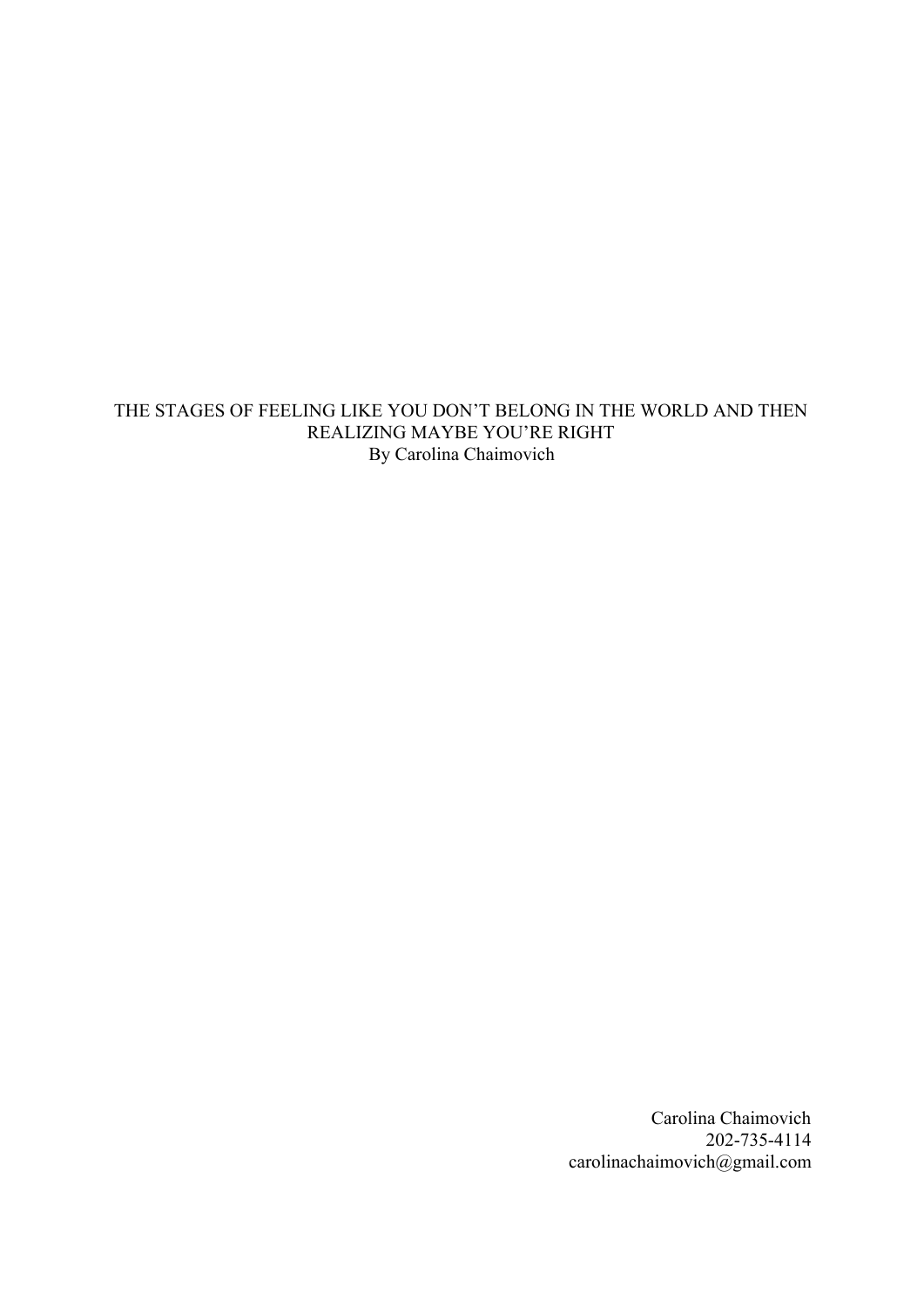**Characters** Gabriella…………………………Twenty-two, Latina

Time and Place

A one-bedroom college apartment in Washington, DC. It is March of 2018.

Note to actors: there is A LOT of humor in this piece. Don't feel the need to over dramatize.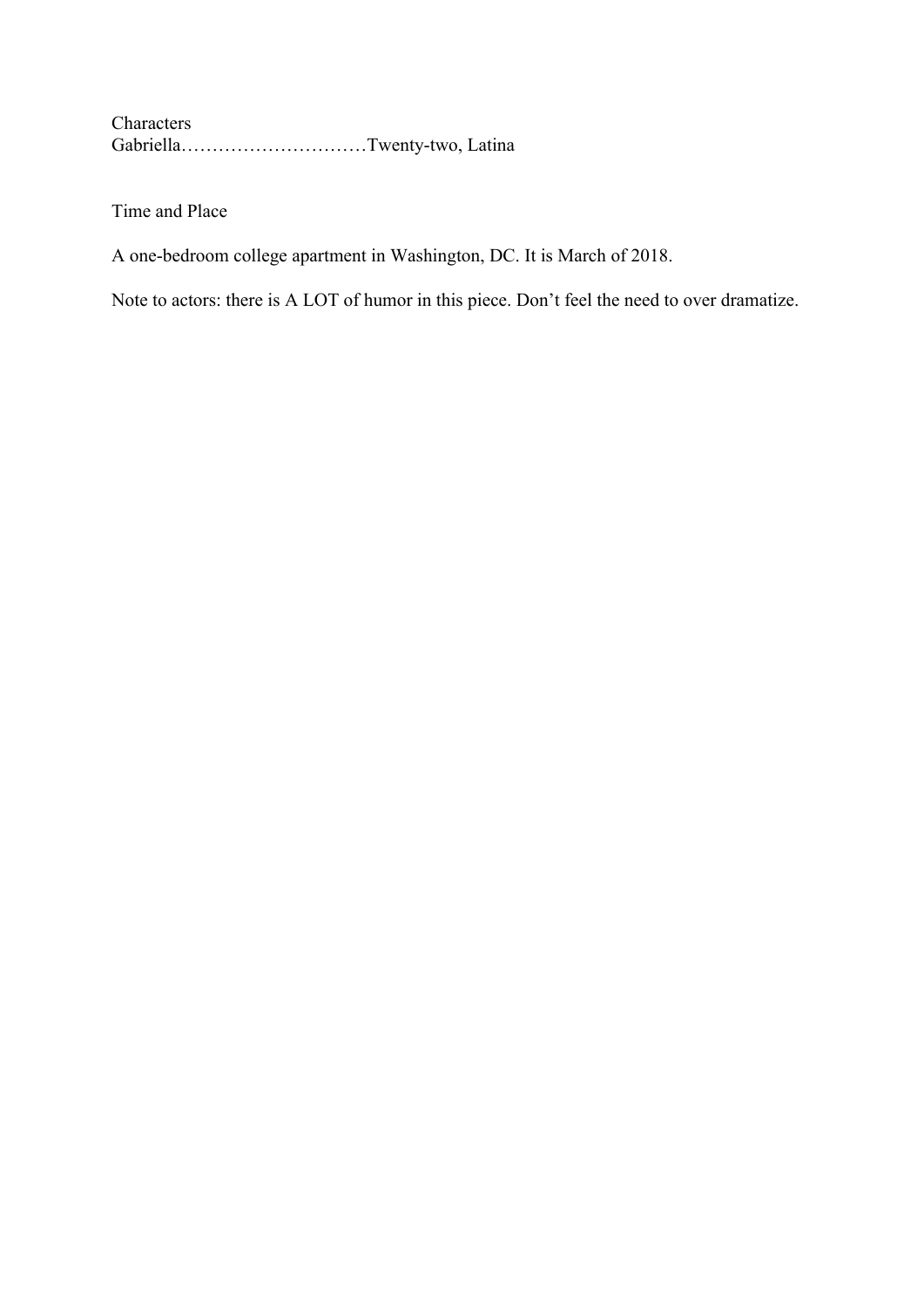A bedroom in a college apartment in Washington DC. A building where mostly students live, there are hundreds of apartments in it. The room is messy, there are clothes everywhere, as well as half-empty glasses of wine, beer cans, and pill bottles.

At lights up, it's afternoon. Time passes as the play happens in a way so that when we get to the end of it, it is late night.

Gabriella is typing something on her laptop. It is like she notices the audience, stops typing and what happens next is a conversation she has with herself and the audience.

Throughout the play, Gabriella drinks from what is left in the glasses and cans we can see, and takes pills from the pill bottles as she finds them. They don't seem to end, and she doesn't seem to stop.

Gabriella is in a state of mind where her thoughts are coming like lightning strikes. They come and go really fast. At one point, she can be reliving the stories she is telling, and in the next moment get lost in her thoughts. She is a funny girl going through a dark time who is using humor to get through it all.

## **GABRIELLA**

I really wish I could be a handwriting person, I find it really beautiful and really poetic, but what can I say…. my hands hurt. Not made for that.

I feel like a constant failure, like, not like I became a failure, but like my "not failure moments" were a fluke and I just kind of always have been meh. Mediocre. Lazy. The two things I hate the most but don't know how to get myself out of. Maybe I really am lazy. Maybe I just really wanna sleep all the time and maybe I am not made for success. It's not possible that everyone is made for success and that everything has a cure. It doesn't and they are not. Maybe I'm one of those people.

You know how people say "treat mental illness like any other illness?" I'm all for that.

It is like any other illness. It exists and it is real and it deserves to be taken care of just like diabetes or cancer or kidney stones. Here's the thing about it being like any other illness though. The flu? Has a cure. Cancer? Doesn't.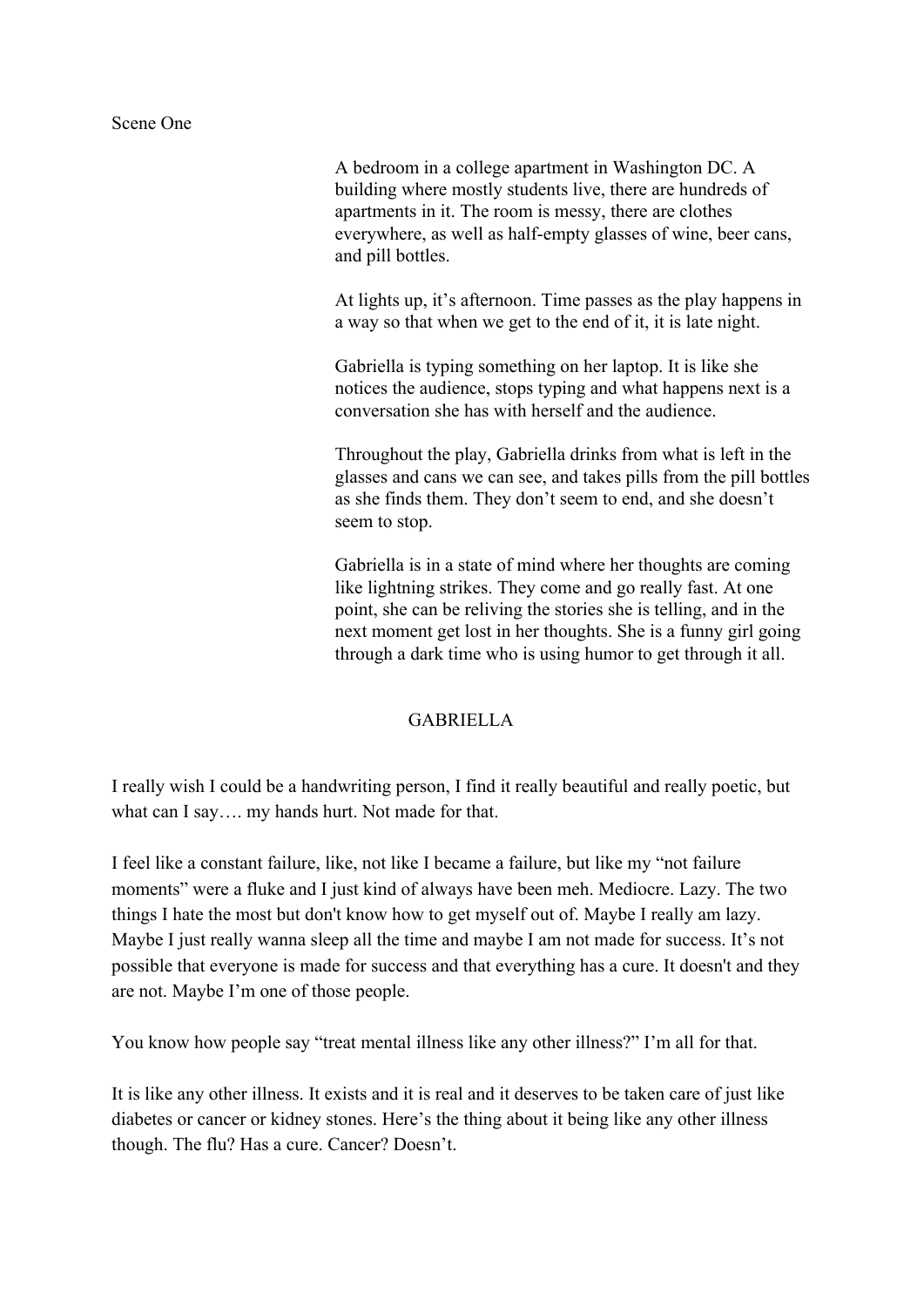Some things just don't have a cure, some illnesses just don't go away with treatment. No matter how good the treatment is.

Some people just die. Ya know?

I always wonder, am I one of those people who just dies? Who treatments are just not good enough for? I think so. I deeply think so. Is it self-centered to think that way? Maybe. But then again, I'm me.

I want things to end. I want to not exist.

I'm Jewish. Did you know that in judaism suicide is worse than a crime? It's the worst thing you can do. It's worse than murder. If you kill yourself, you're buried in a separate part of the cemetery, made just for people who committed suicide.

That's kind of sick in my opinion.

We believe the Messiah will come, and when he does, the last people he will, I guess, "attend" to?" are the ones who committed suicide. A murderer? Sure. A rapist? I guess. A person who killed herself? Absolutely not. What the fuck?! Like I can't stop thinking. If we die and go somewhere, where do we go if we kill ourselves?

Let me tell you a story. How I got to this exact moment right now.

It was about to be Spring Break. We were gonna go to North Carolina. Jane, Anne, Ray, Lizzie and I. My last spring break. Of college. Of life? Who knows.

I hadn't been feeling well at all. I had been in touch with a psychiatrist and a therapist from school, and the therapist was pretty good. The psychiatrist? Not so much. Two nights before spring break. I have 3 panic attacks. I don't sleep at all. I am shivering, and my heart feels tight, like it's about to implode.

Parenthesis: There's been times in my life when I've felt like my heart could implode and other times when I felt like it could explode. Your body feels so specific when that happens. But so different in each situation. Anyways, end of parenthesis. I went to talk to the psychiatrist. I still felt hope. Not a lot, but enough to seek a teeeeny bit of help.

I've been taking all my meds since January, I've been to therapy, I've been doing what I am told to be doing. Why is nothing helping? UGH!!!! SO frustrating.

The psychiatrist couldn't see me. I left a note, I said: I don't want to go on my spring break trip feeling that way. She responded, five minutes later with a text: "No worries girl." Girl?!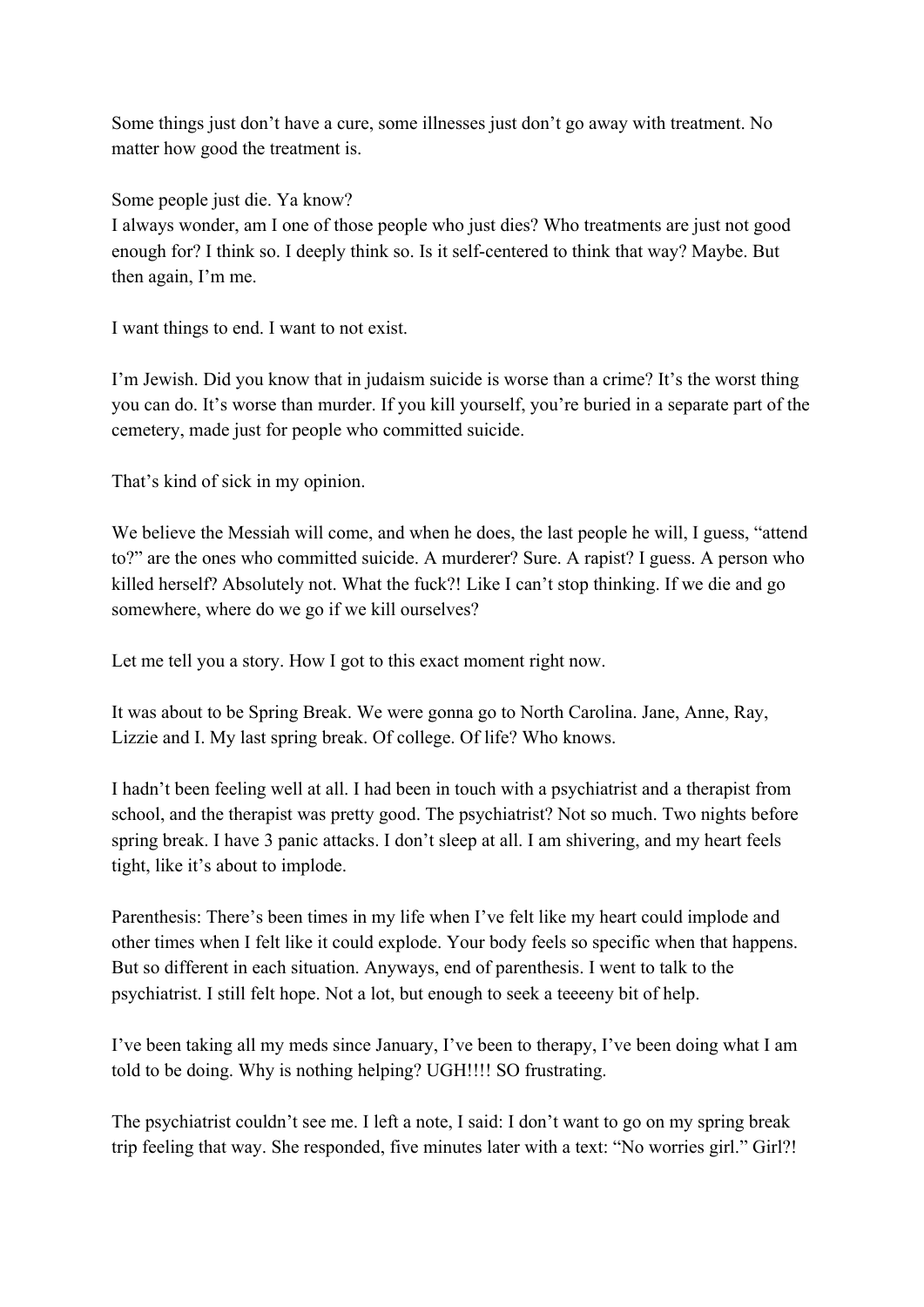Excuse the fuck out of me?! Who does she think she is?! "Don't worry girl.It's a side effect of your meds. You will be ok."

Suffice to say, the okayness has not arrived yet.

So, the day of the trip arrives. I am feeling frustrated. Hopeless, helpless, empty.

## *(Concluding)*

Suicidal.

In the car, I was sitting on the window seat in the back.

So, I'm asleep during the entirety of the car ride. Except for when Lady Gaga is playing. It's like my brain has this weird sensor, and I would wake up, sing all the Gaga songs until the artist changed - not everyone can listen to her 120% of the time like me. Anyways I would listen to Gaga and fall back asleep.

We got there. Oh wow. What a beautiful house. We were two streets away from the beach. It was really cold so we couldn't go in the ocean, my favorite getaway, but we could still see it.

One of the days we were there, it snowed. It's always been on my bucket list - to see snow at the beach.

## *(Morbidly.)*

Funny ha? to have a bucket list when you want to be dead all the time?

It was beautiful though, the snow, the ocean, the sand, and us. I wanted to be alone and left alone but didn't want to be lonely. Ironic? Sure. But then again, me.

I wasn't fooling anyone I don't think. Who knows.

We were not sober at all. During the entire trip we were either asleep, high, or drunk. Or I was. I was kind of doing my own thing and they were doing their thing. They went to the beach during the golden hour, you know, when the sun is beautifully golden, orange, bright but not really, just perfect. They took beautiful pictures, and went to a thrift store. I stayed sleeping or I don't even know what.

They are aware I am doing poorly, but I don't think they have an idea of how poorly. Maybe, I don't even know. This may sound selfish and horrible, but I miss the feeling of having someone love me so much they don't want to lose me. Now I am kind of indifferent to most people. Except my mom, maybe.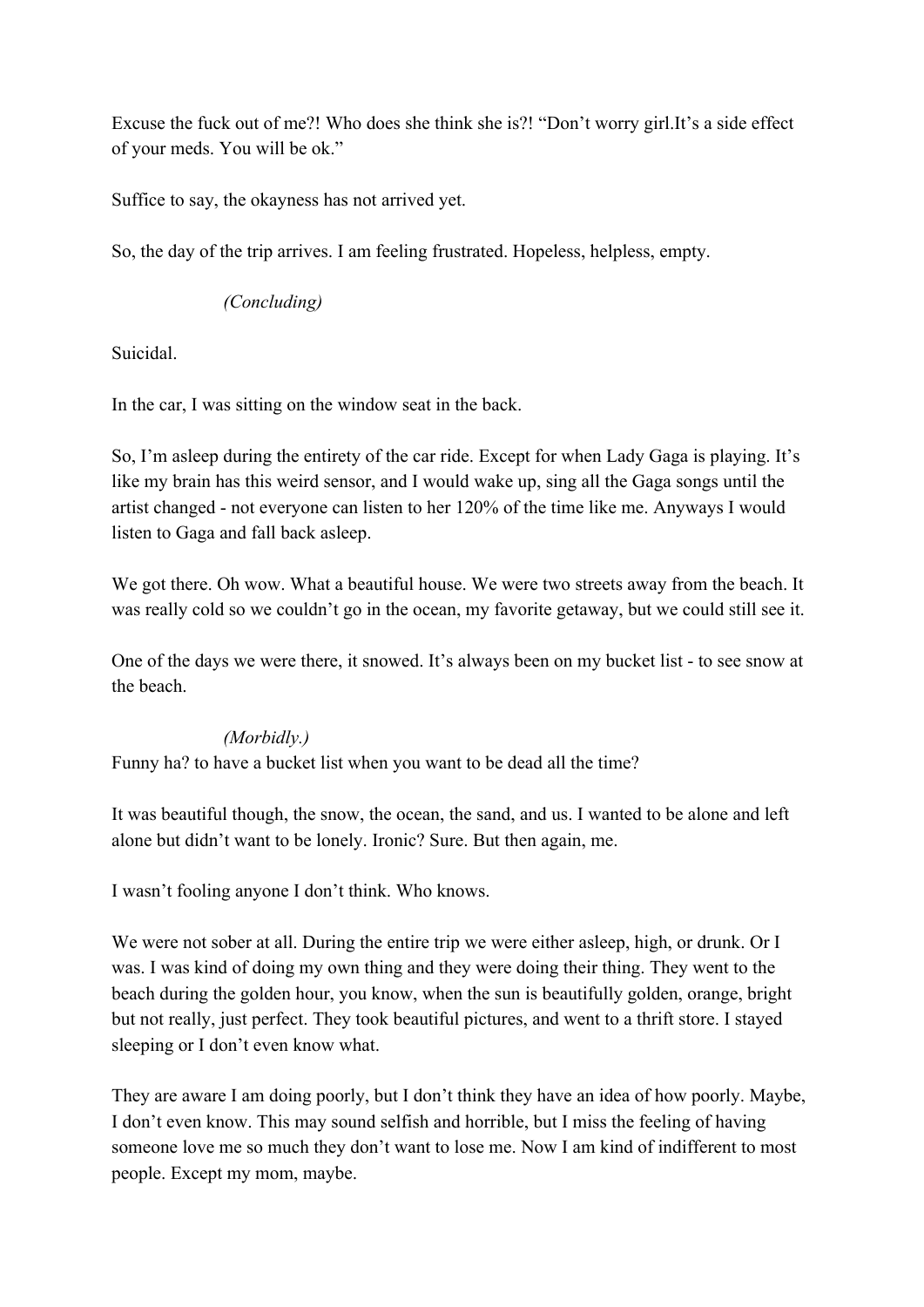They would not stop listening to musical theatre tunes. So annoying. Except for the ones I like. To those I would jam with them. We watched The Sound of Music like three times I think. What a good movie. My favorite. But all of the three times we watched it I fell asleep during the first half. Jane had never seen the movie, can you believe that?!

Anyways, the day to come back came.

That day was yesterday.

Funny how I talk about it like it had happened a million of years ago. It was yesterday. But what even is time? The concept of time? What is the now? The tomorrow? Yesterday?

Yesterday we came back. We stopped at Wawa and I ate their mozzarella sticks and they were super yummy. Do you all know what Wawa is? Some people don't and it amazes me, even though I didn't find out about it until not too long ago. It's a place to eat but fast but not like fast food. But fast, and they have snacks, but not like a gas station.

Anyways, North Carolina, Wawa, this building, my bed, here.

If I could only shake this judaism thing out of my head. If I could only know that what comes after death is not worse. If it's nothingness that's better than the numbness I feel now. Anything would be better, but nothing would be best.

*(Gabriella searches for something on her phone. She finds it.)*

I knew I could find this.

*(Her phone rings. By this point she is really out of it, but can still talk and interact.)*

Hey girlie.

I'm okay.

Yeah, I'm back.

Yesterday!

Nothing.

*(She hangs up.)*